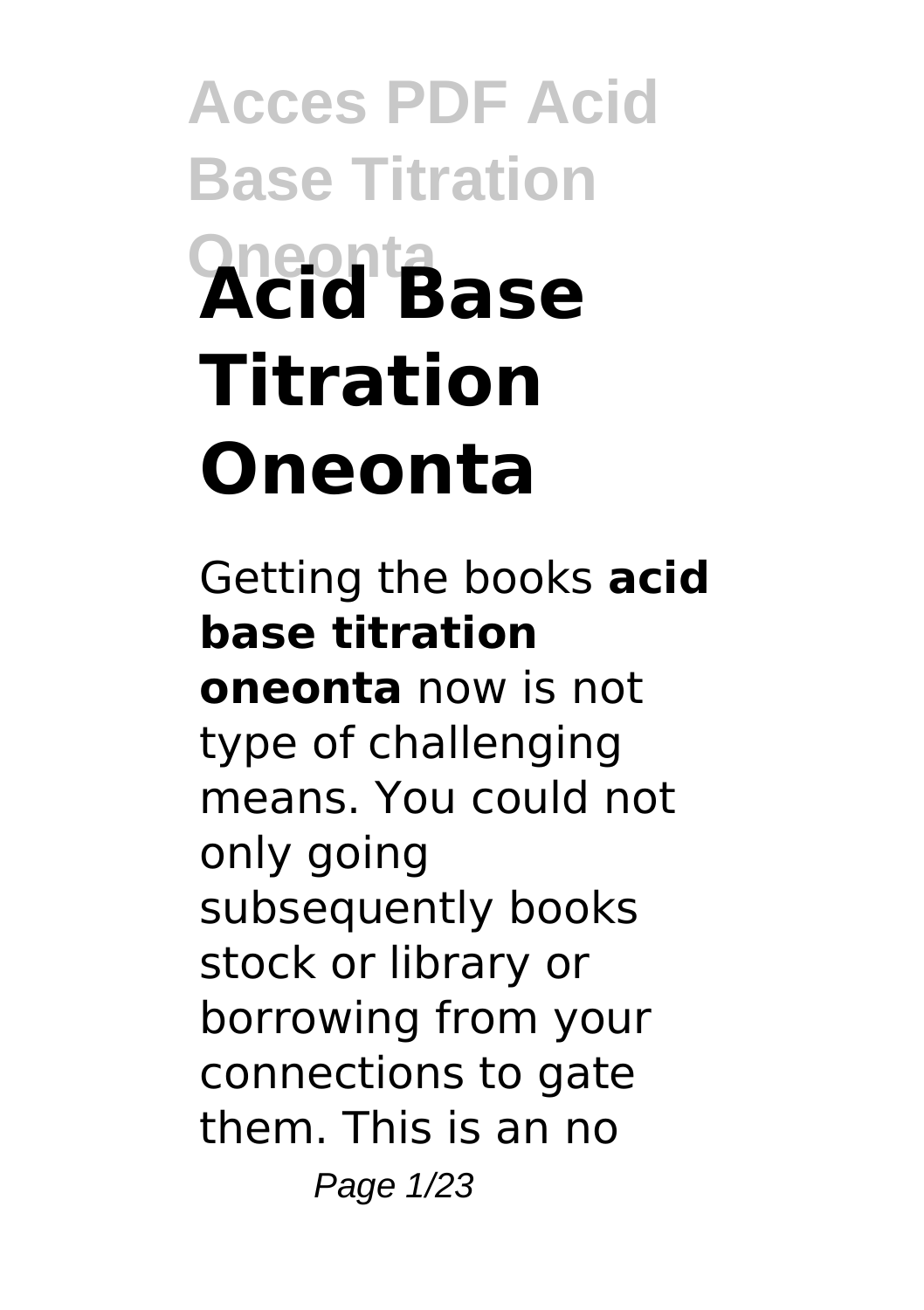**Oneonta** question easy means to specifically get lead by on-line. This online proclamation acid base titration oneonta can be one of the options to accompany you afterward having further time.

It will not waste your time. agree to me, the e-book will enormously reveal you other concern to read. Just invest tiny epoch to edit this on-line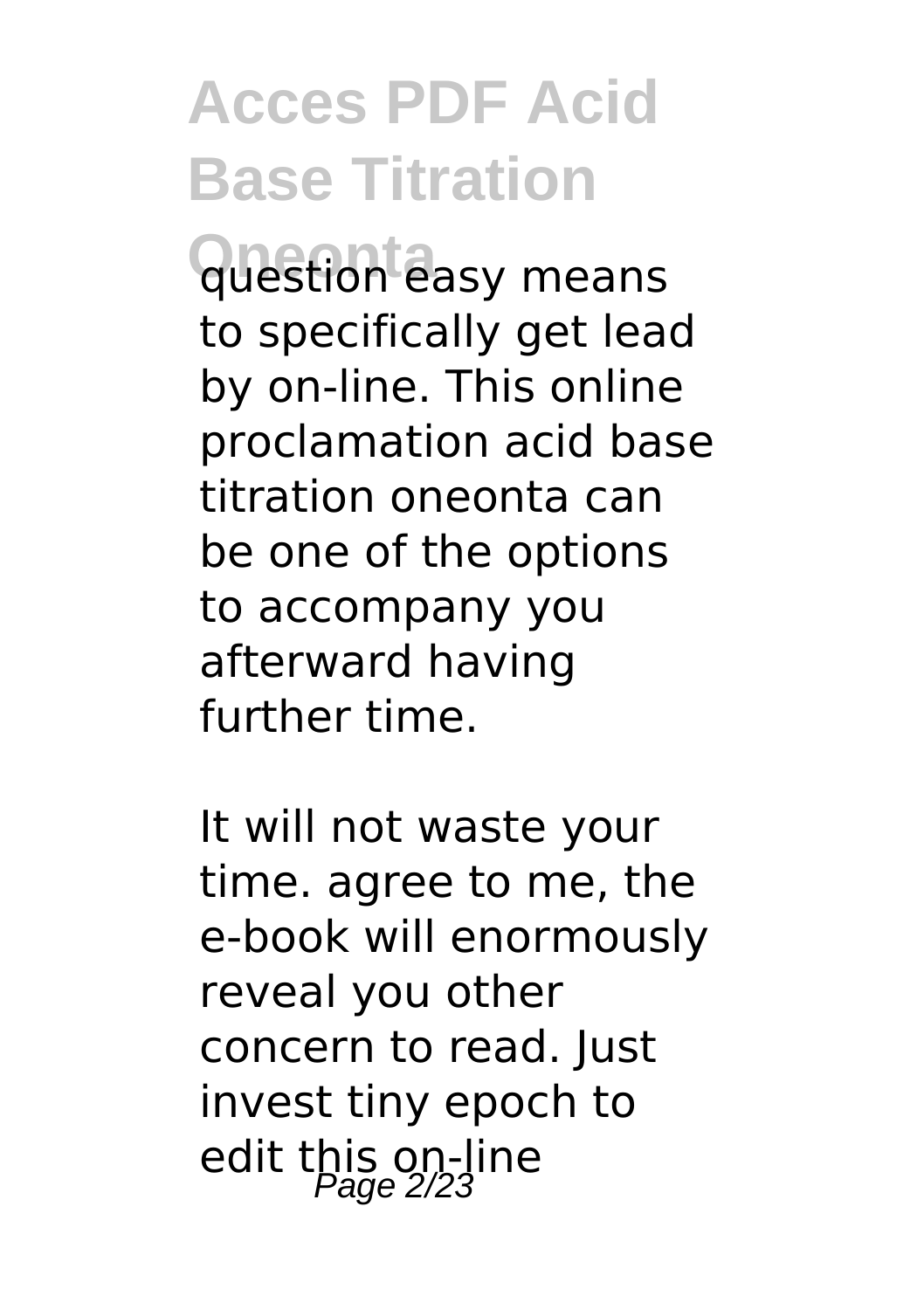**Oneonta** message **acid base titration oneonta** as with ease as evaluation them wherever you are now.

If you're looking for an easy to use source of free books online, Authorama definitely fits the bill. All of the books offered here are classic, well-written literature, easy to find and simple to read.

### **Acid Base Titration** Page 3/23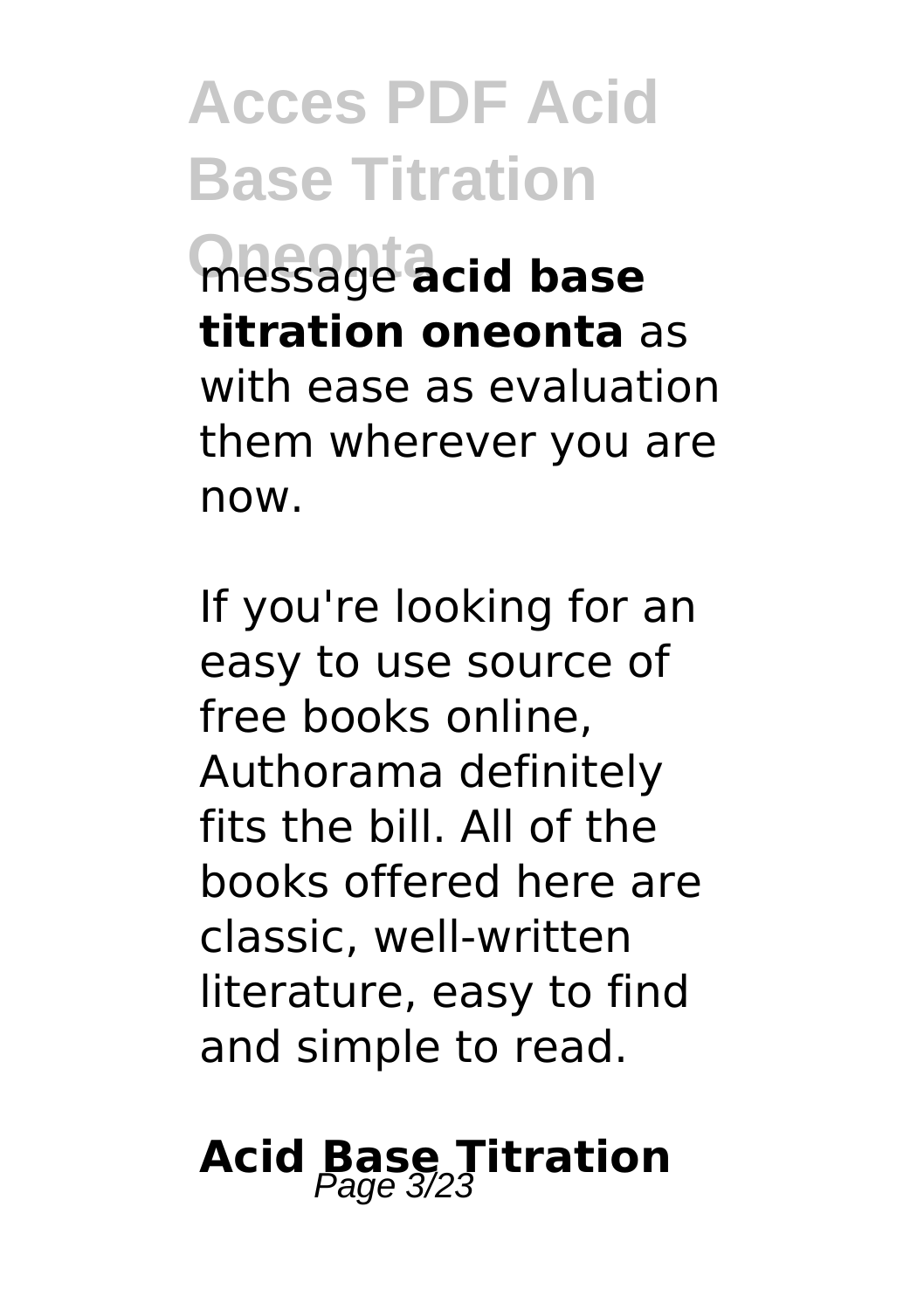### **Oneonta Oneonta**

The titration of a weak acid with a strong base (or of a weak base with a strong acid) is somewhat more complicated than that just discussed, but it follows the same general principles. Let us consider the titration of 25.0 mL of 0.100 M acetic acid (a weak acid) with 0.100 M sodium hydroxide and compare the titration curve with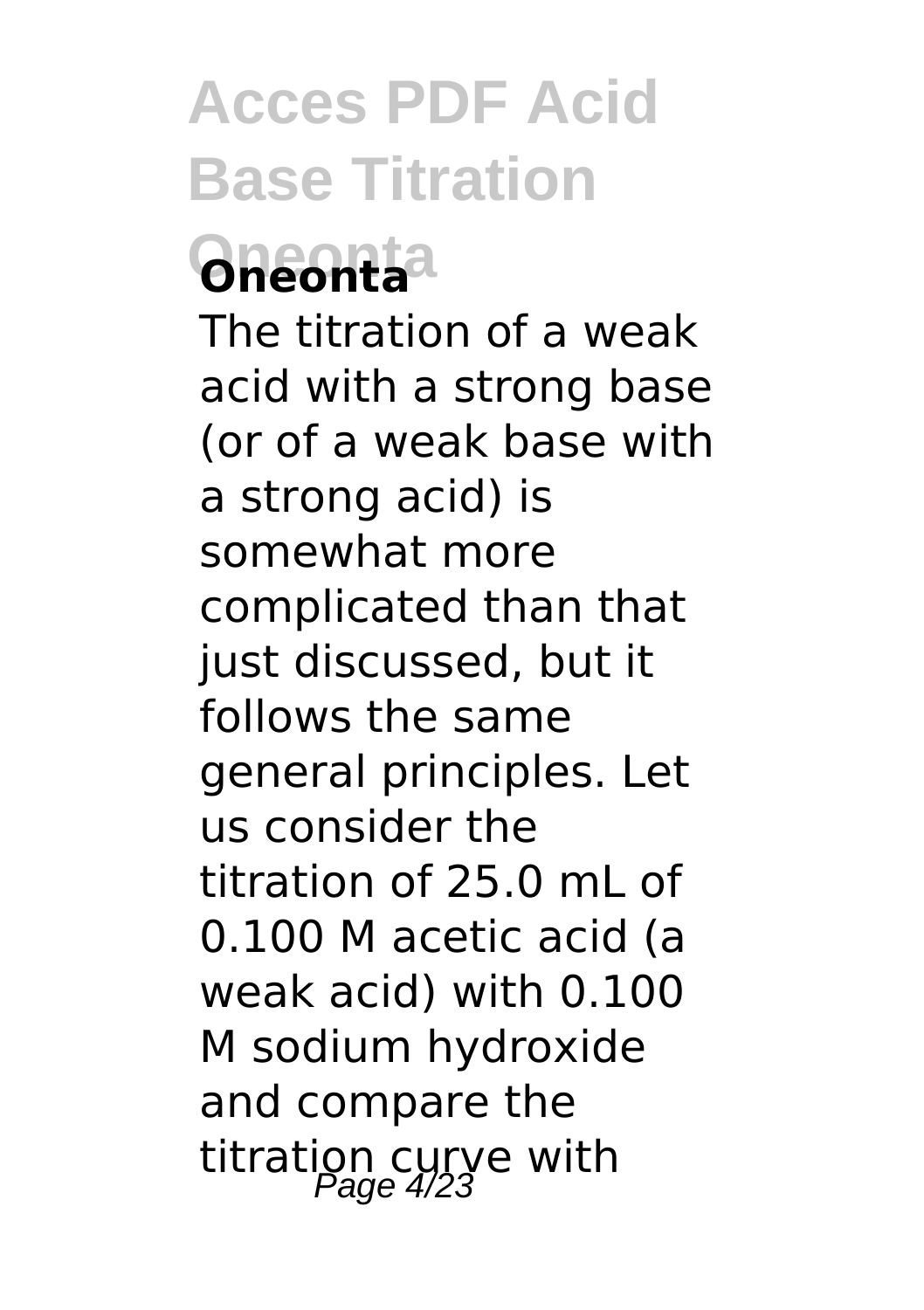**Acces PDF Acid Base Titration** that of the strong acid.

**9.6: Acid-Base Titrations - Chemistry LibreTexts** pH Titration Curves - Oneonta

#### **pH Titration Curves - Oneonta**

The balanced equation for the acid-base reaction involved in the standardization procedure is  $H2C2Q4(qg) + 2$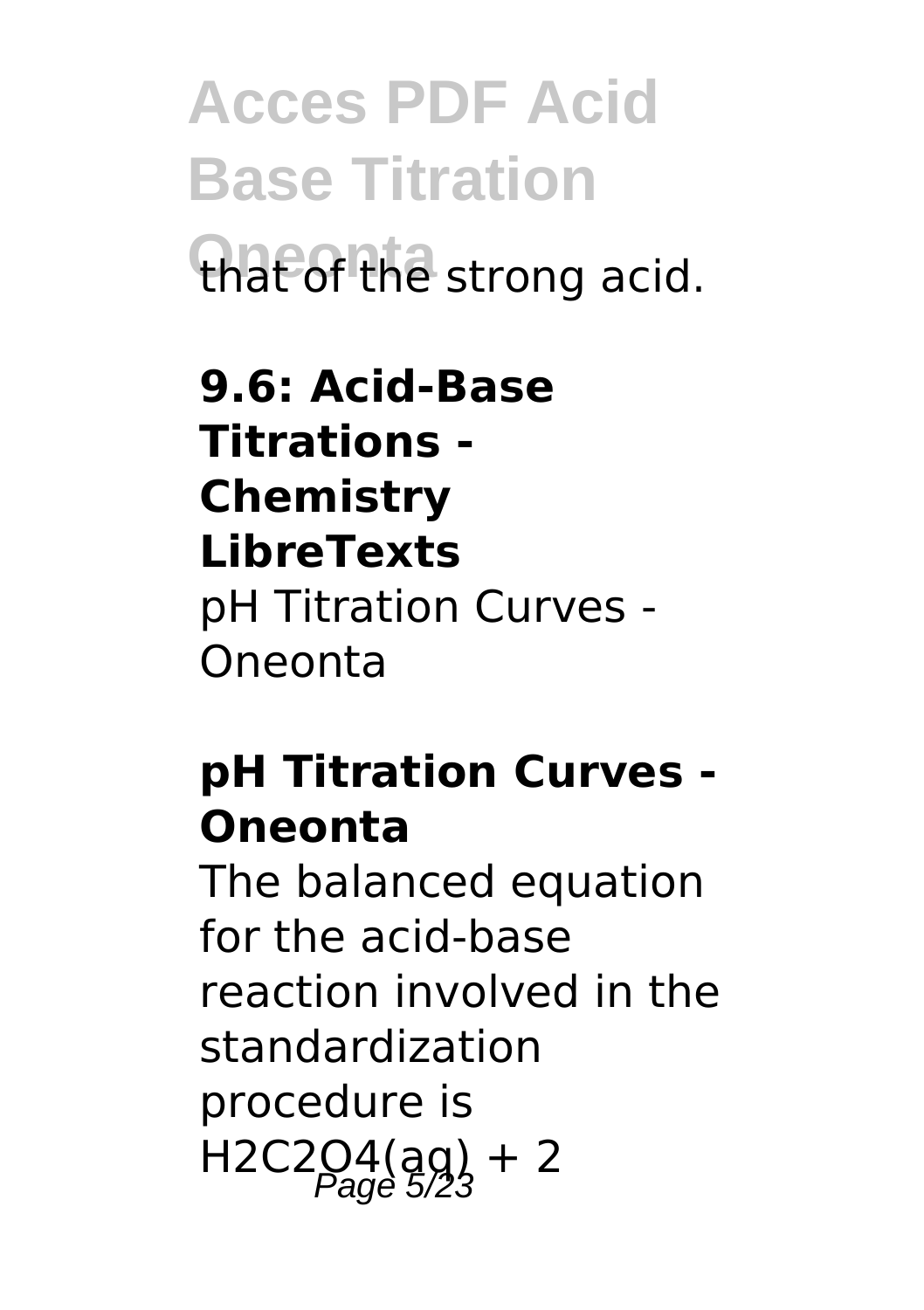NaOH(ag) →  $Na2C2O4(aq) + 2$ H2O(l) This equation specifies that there are two moles of H+ supplied by each mole of oxalic acid in this reaction (since 1 mole of H+ is consumed per mole of NaOH).

#### **AB titration expt - Oneonta** Titrations - Oneonta

#### **Titrations - Oneonta**

An acid - base titration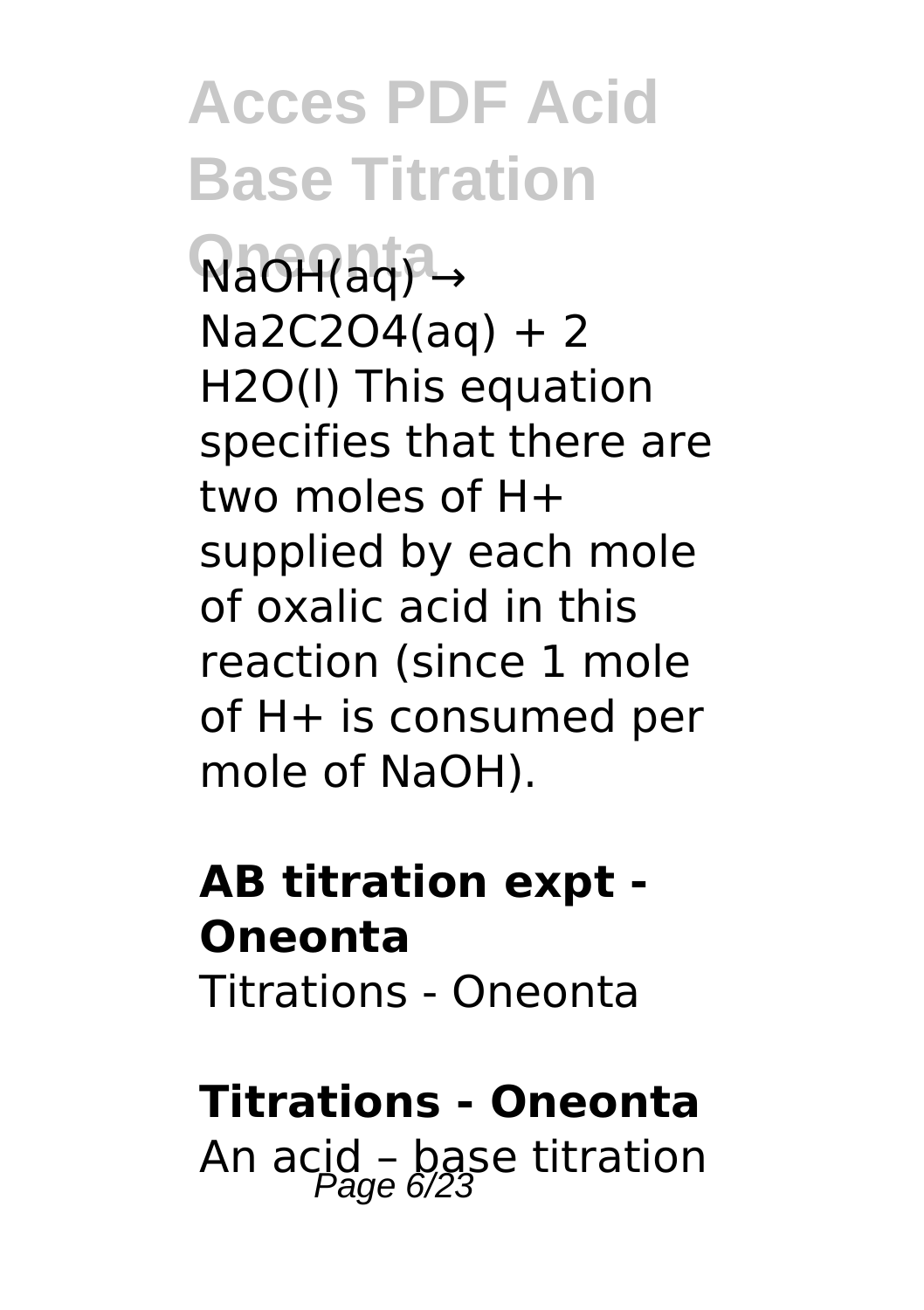**R** used to determine the unknown concentration of an acid or base by neutralizing it with an acid or base of known concentration. Neutralization is the reaction between an acid and a base, producing a salt and a neutralized base.

### **Acid-Base Titrations | Boundless Chemistry** An acid-base titration is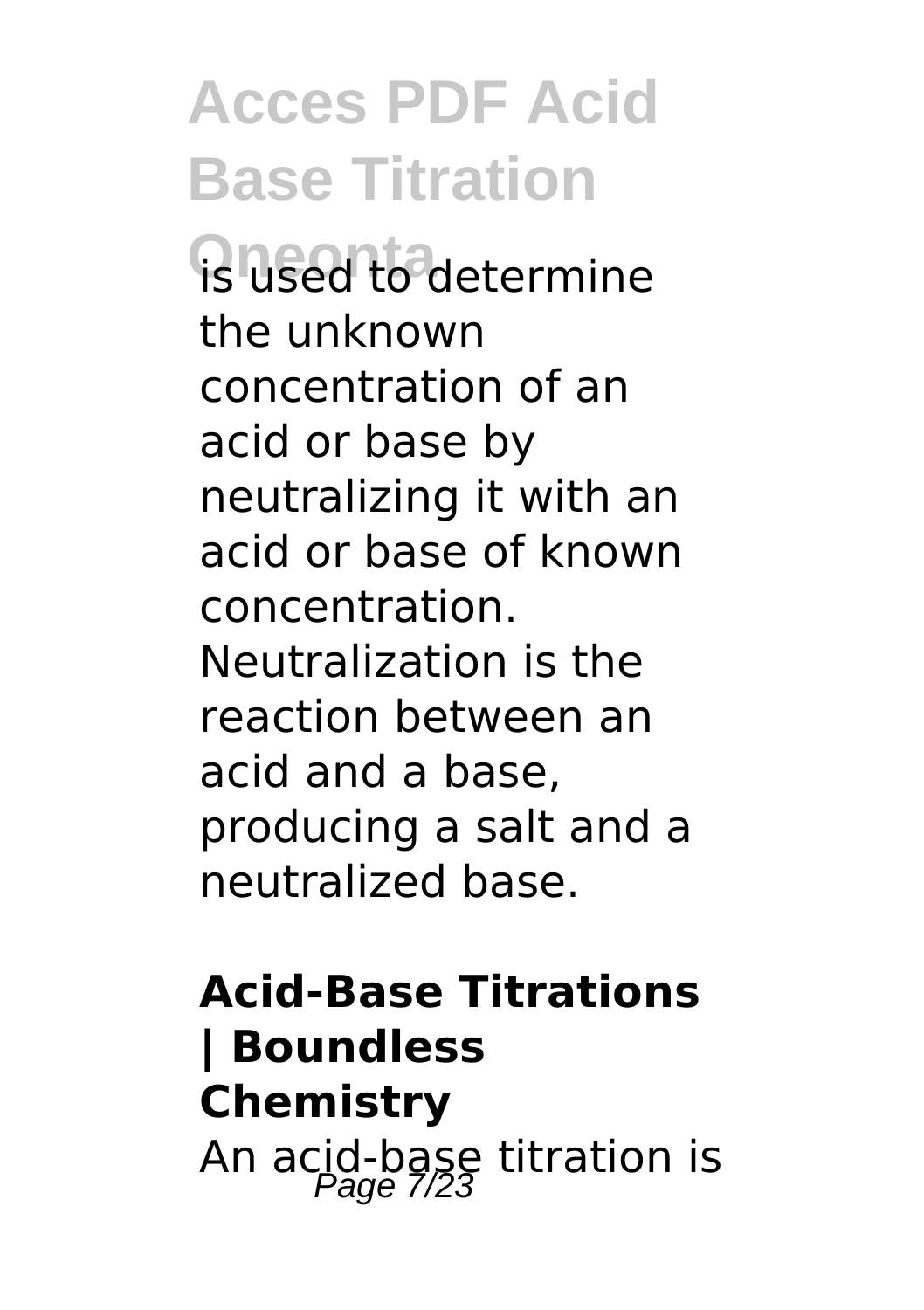an experimental procedure used to determined the unknown concentration of an acid or base by precisely neutralizing it with an acid or base of known concentration. This lets us quantitatively analyze the concentration of the unknown solution. Acid-base titrations can also be used to quantify the purity of chemicals.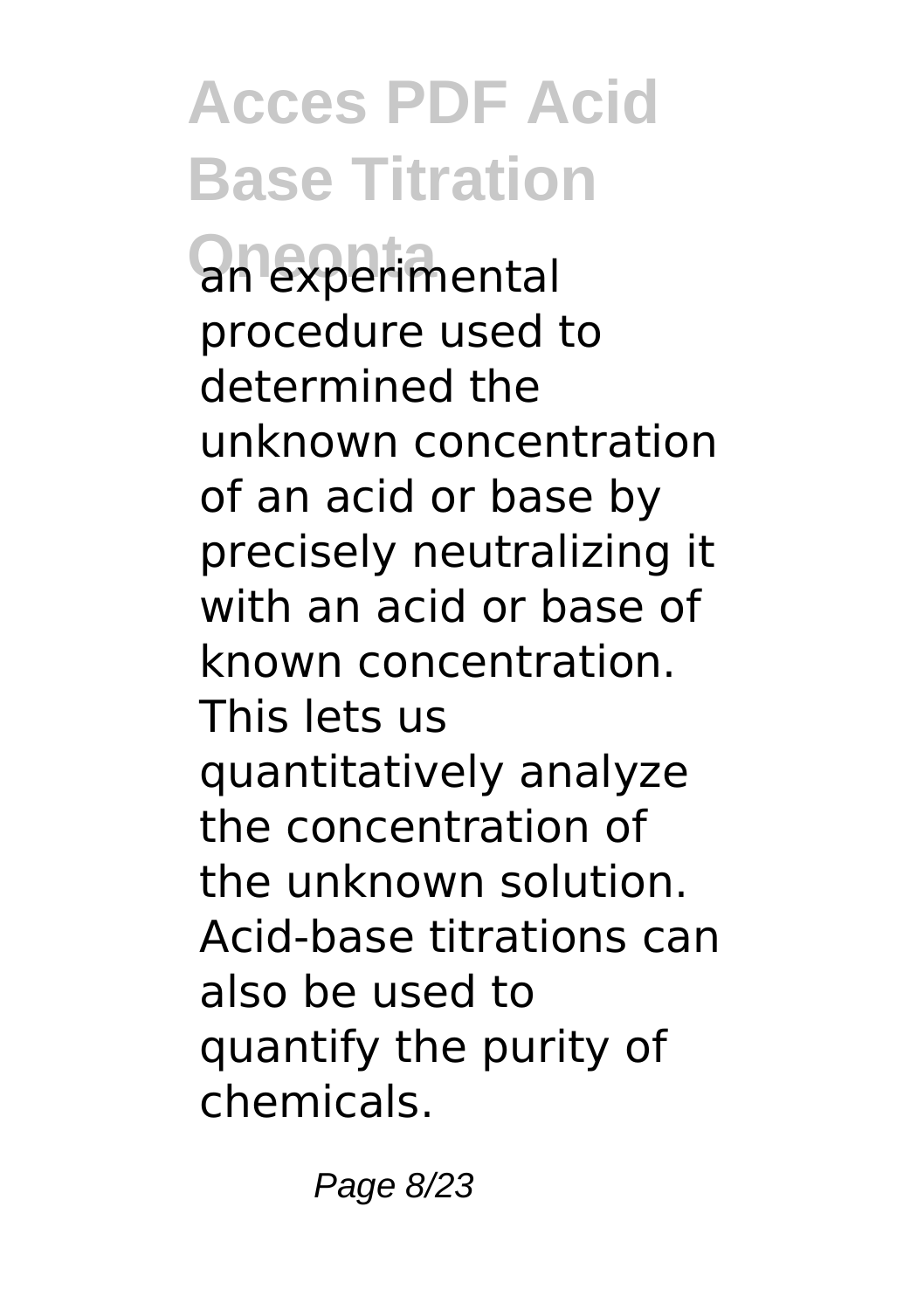### **Oneonta Acid-Base Titrations | Introduction to Chemistry**

Calculating pH for Titration Solutions: Strong Acid/Strong Base A titration is carried out for 25.00 mL of 0.100 M HCl (strong acid) with 0.100 M of a strong base NaOH (the titration curve is shown in Figure 14.18). Calculate the pH at these volumes of added base solution: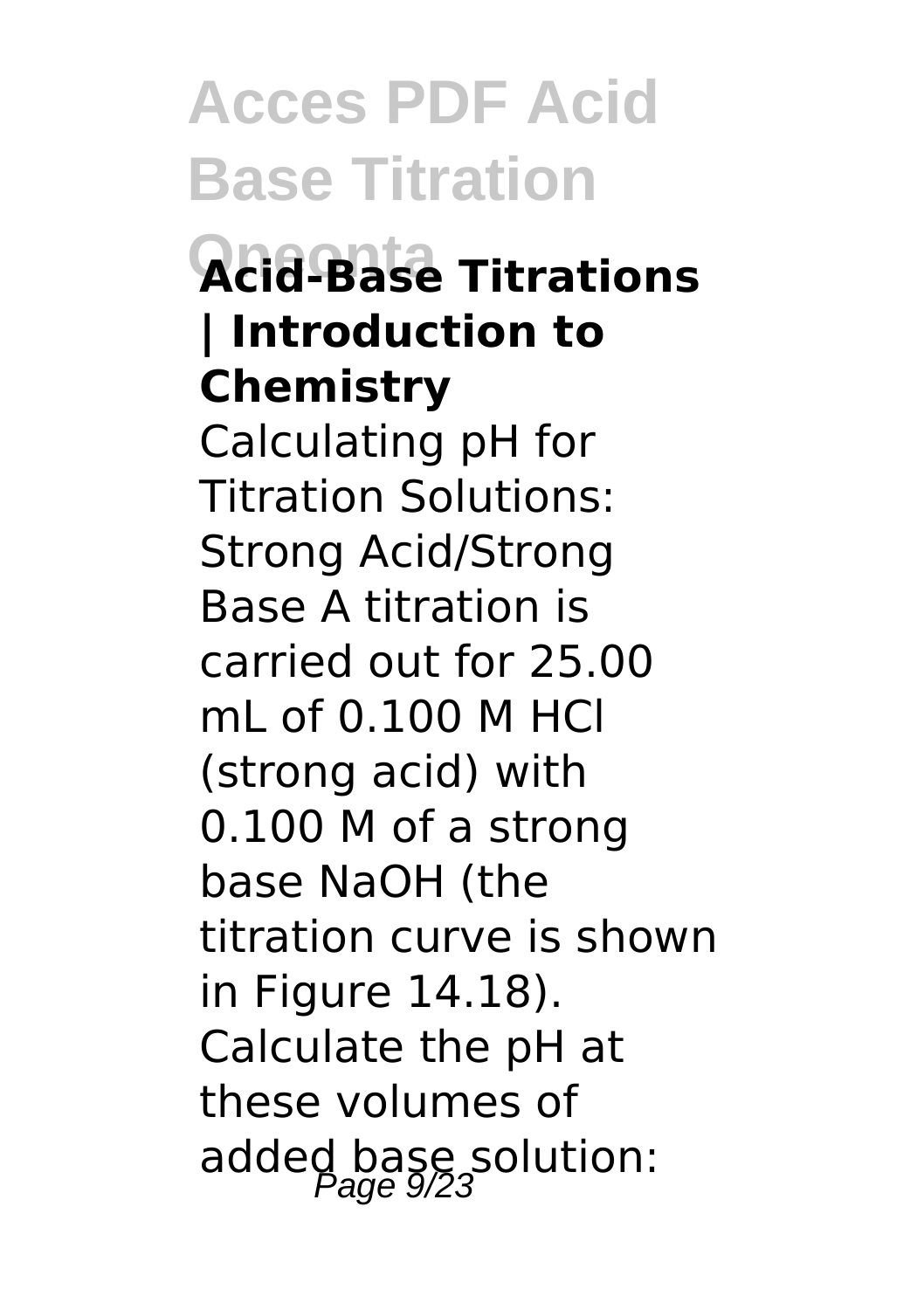**Acces PDF Acid Base Titration Oneonta**

**14.7 Acid-Base Titrations - Chemistry 2e | OpenStax** Acid-Base Reactions - Oneonta

#### **Acid-Base Reactions - Oneonta**

An acid–base titration is a method of quantitative analysis for determining the concentration of an acid or base by exactly neutralizing it with a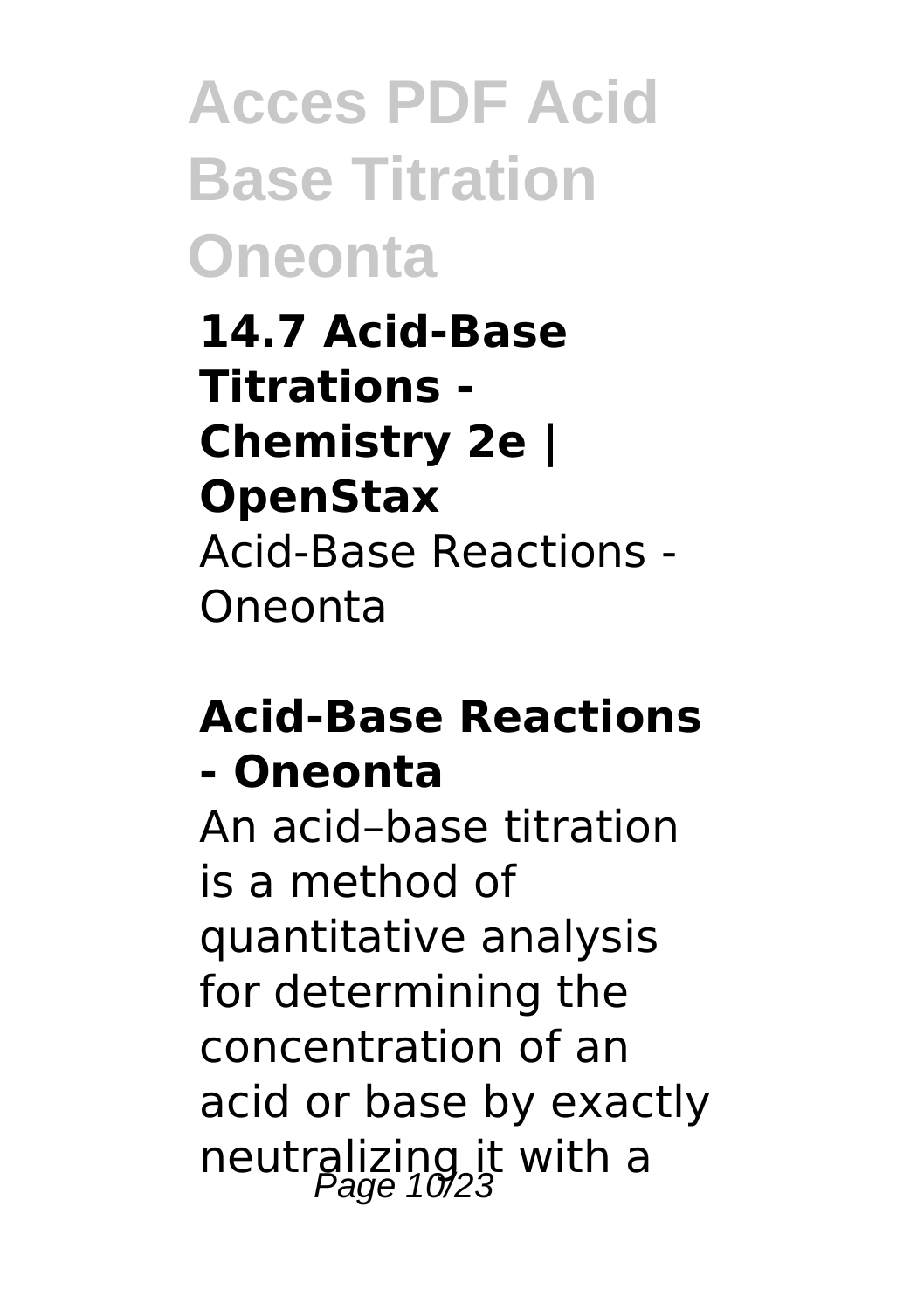standard solution of base or acid having known concentration. A pH indicator is used to monitor the progress of the acid–base reaction. If the acid dissociation constant of the acid or base dissociation constant of base in the analyte solution is known, its solution concentration can be determined. Alternately, the pKa can be determined if the  $\cdot$   $_{Page 11/23}$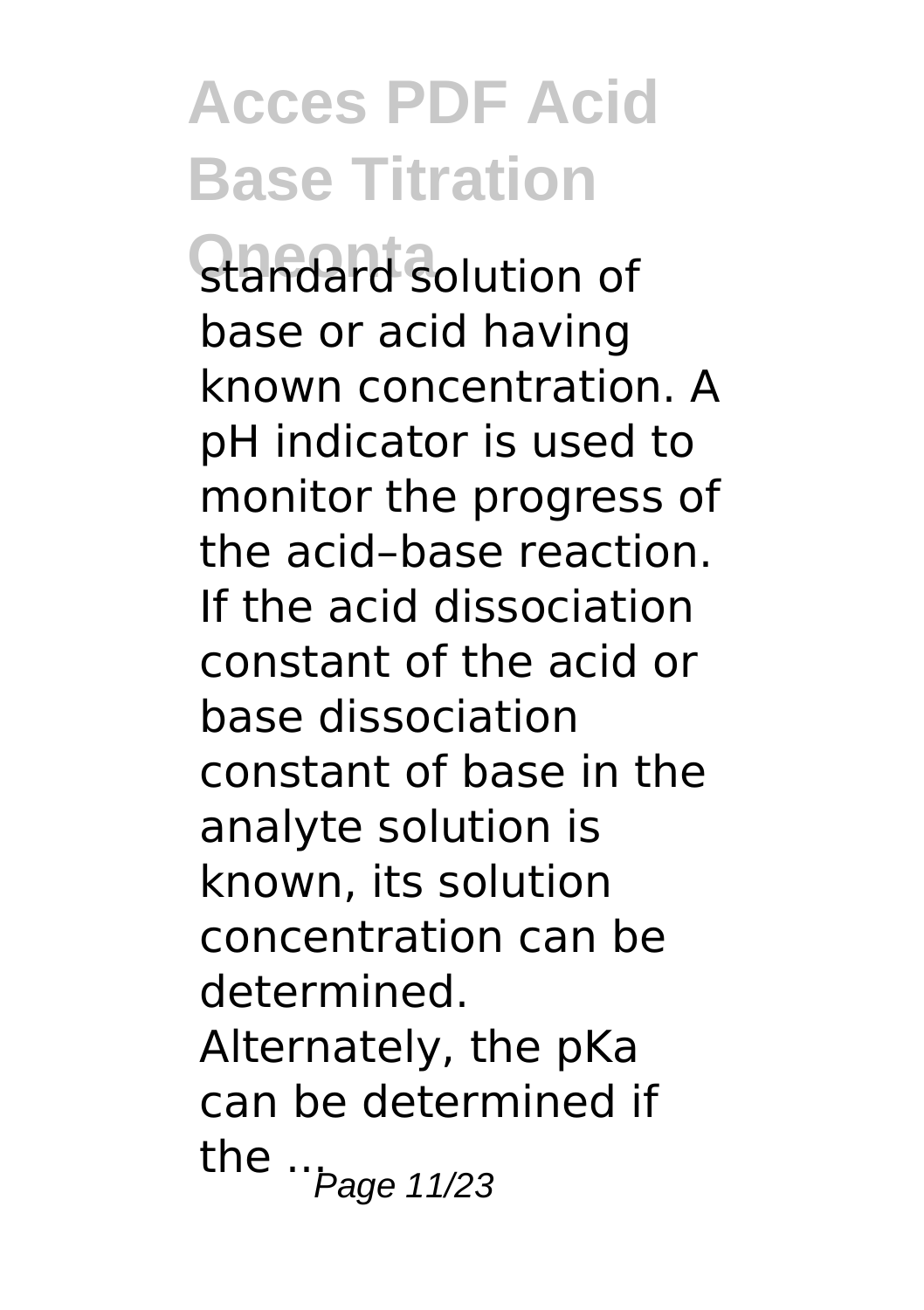### **Acces PDF Acid Base Titration Oneonta**

### **Acid–base titration - Wikipedia**

Acid-Base Properties of Water Acid-Base Reactions Hydrolysis The pH Scale. Chapter 17 Buffer Solutions The Common Ion Effect Common Ion Effect in Acid-Base Systems pH of Buffer Solutions Precipitation Reaction Systems Preparing Buffer Solutions Solubility and pH Solubility Product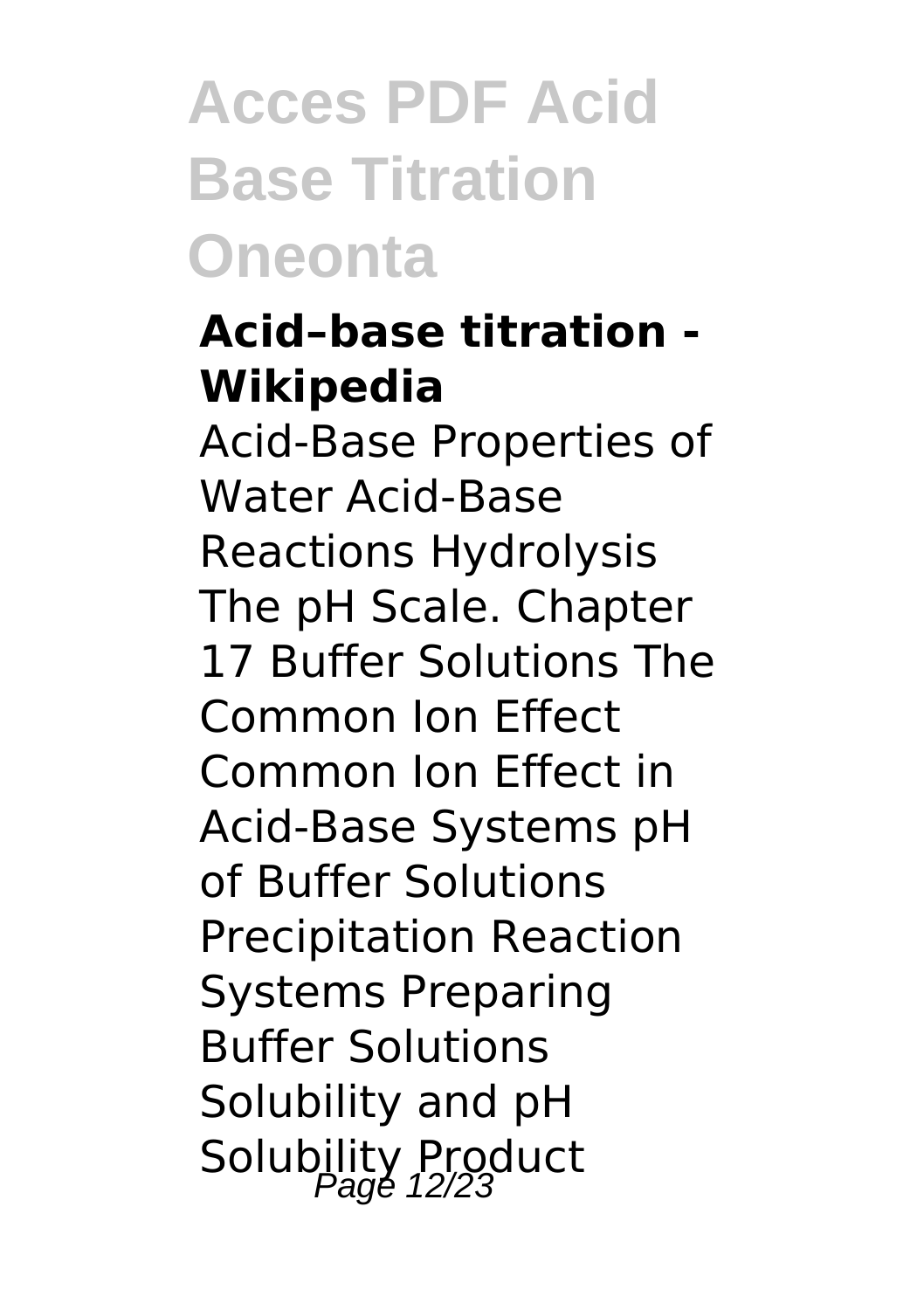**Constant pH Titration** Curves. Chapter 18 Free Energy and **Temperature** 

#### **General Chemistry Interactive Simulations - Oneonta**

1) Titration of a strong acid with a strong base Suppose our analyte is hydrochloric acid HCl (strong acid) and the titrant is sodium hydroxide NaOH  $(\text{strong } \text{bag } )$ . If we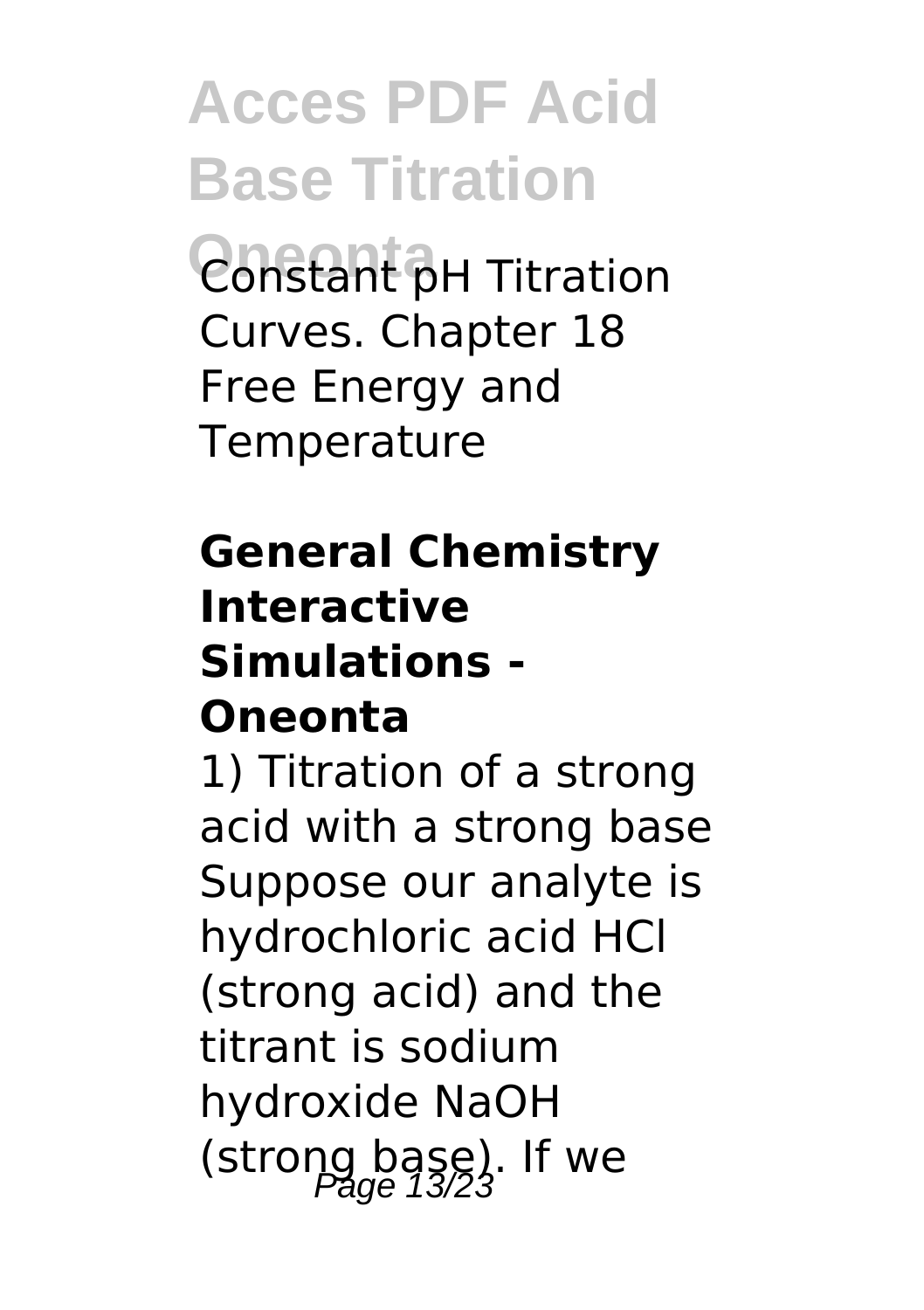start plotting the pH of the analyte against the volume of NaOH that we are adding from the burette, we will get a titration curve as shown below.

#### **Titration curves & equivalence point (article) | Khan Academy**

download. acid base titration simulation lab answer key. chemistry of acids and bases oneonta. acid base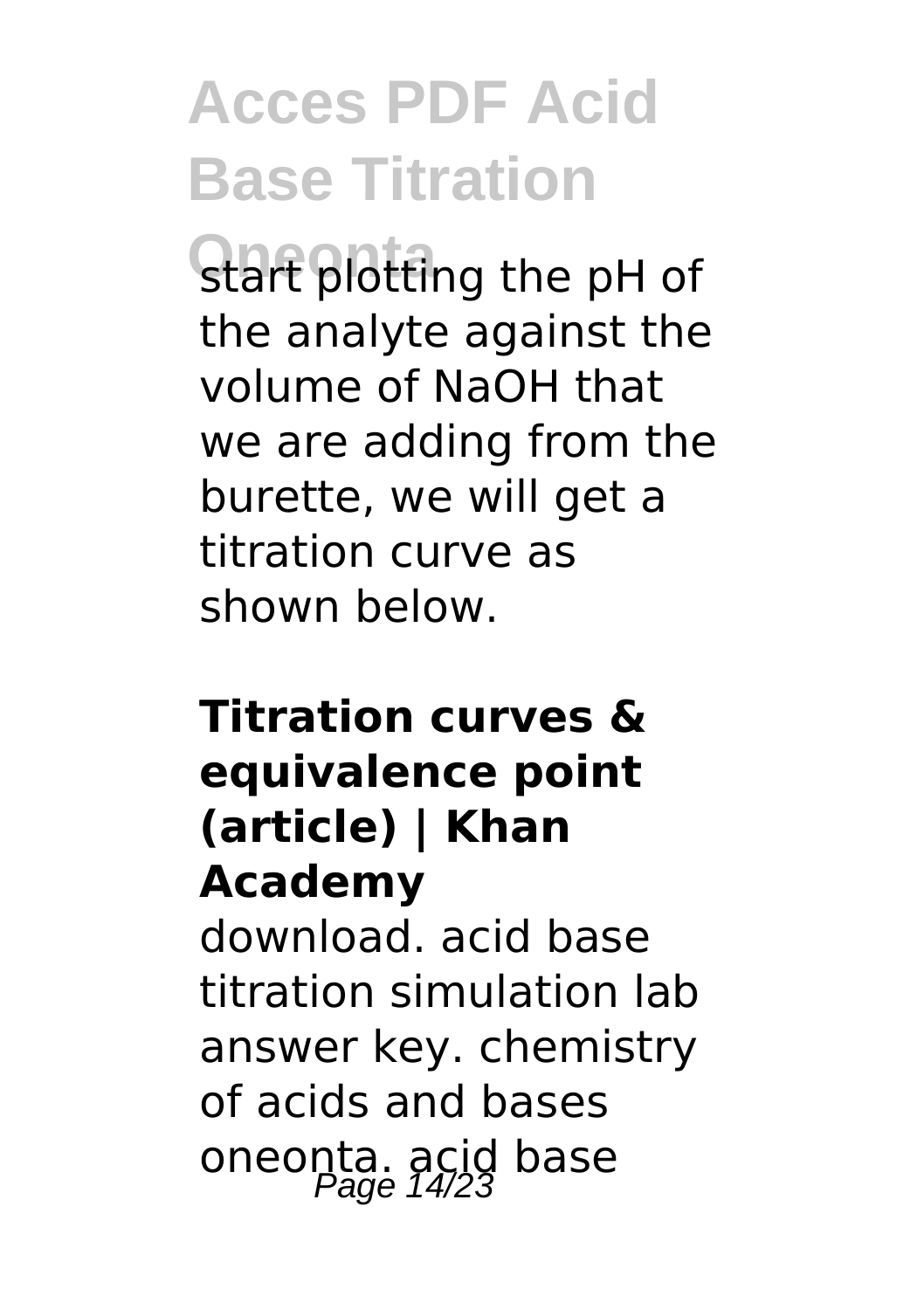titration lab answers ap chem softys de. text chemistry prentice hall. acid base titration sample lab report conclusion sdrees de. acid base titration lab answers experiment 15 fehnrw de. titration wikipedia. acid base titration

#### **Acid Base Titration Lab Prentice Hall**

It indicates when equivalent quantities of acid and base are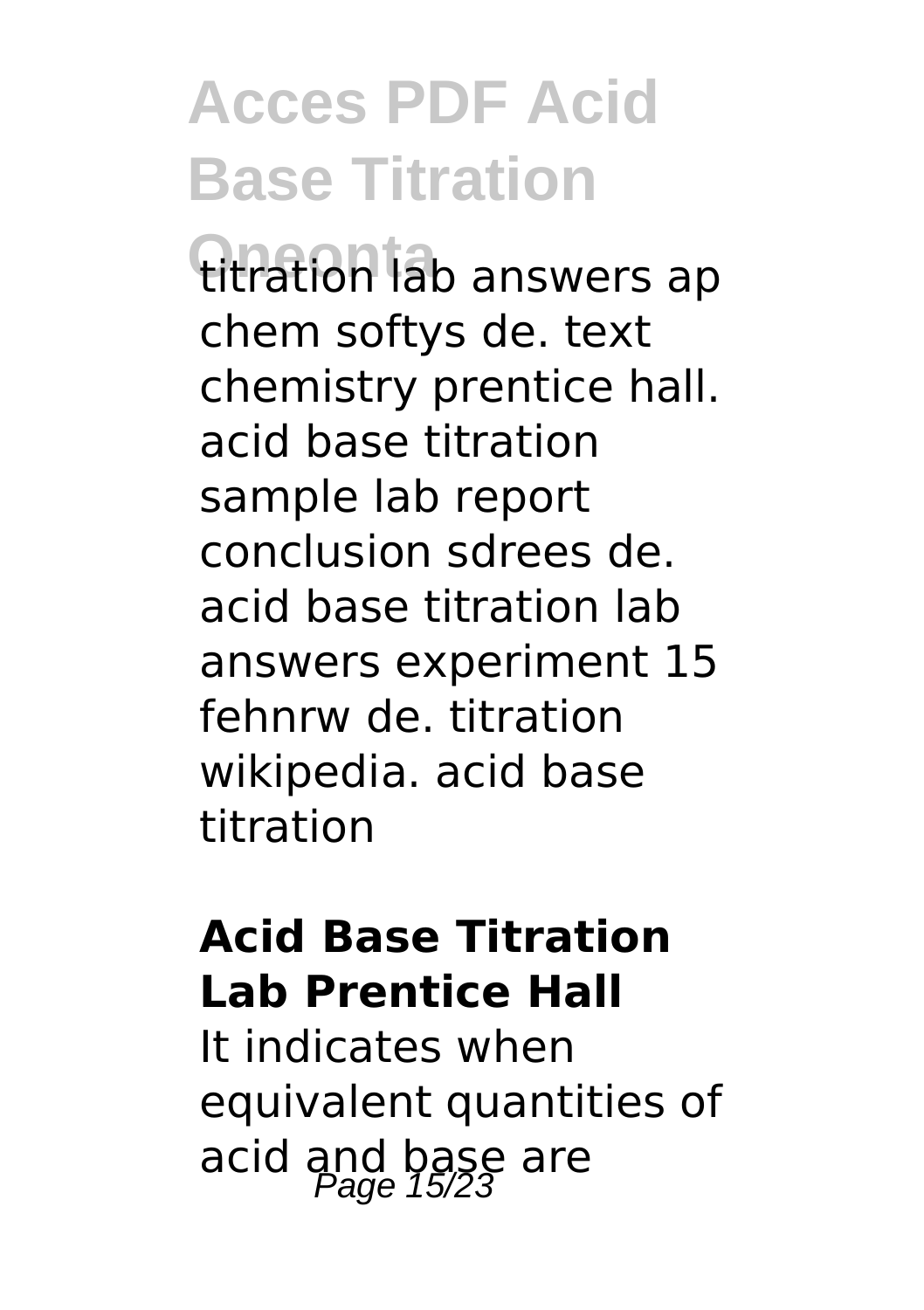**present.** For the titration of a strong acid with a strong base, the equivalence point occurs at a pH of 7.00 and the points on the titration curve can be calculated using solution stoichiometry (Table 4 and Figure 1). Figure 1.

### **14.7 Acid-Base Titrations – Chemistry** When you carry out a simple acid-base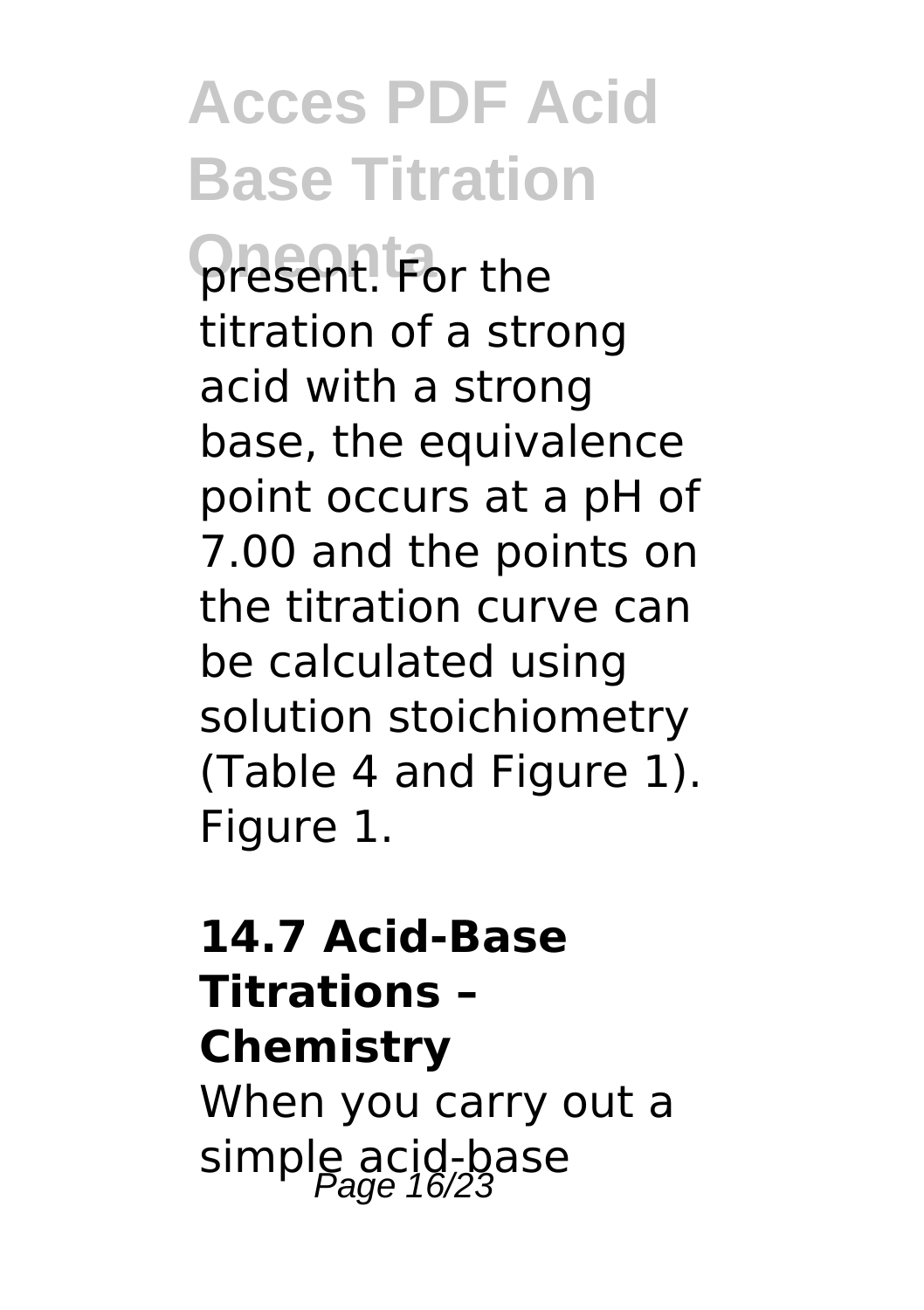titration, you use an indicator to tell you when you have the acid and alkali mixed in exactly the right proportions to "neutralise" each other. When the indicator changes colour, this is often described as the end pointof the titration.

### **pH (TITRATION) CURVES - chemguide**

For the titration of a strong acid with a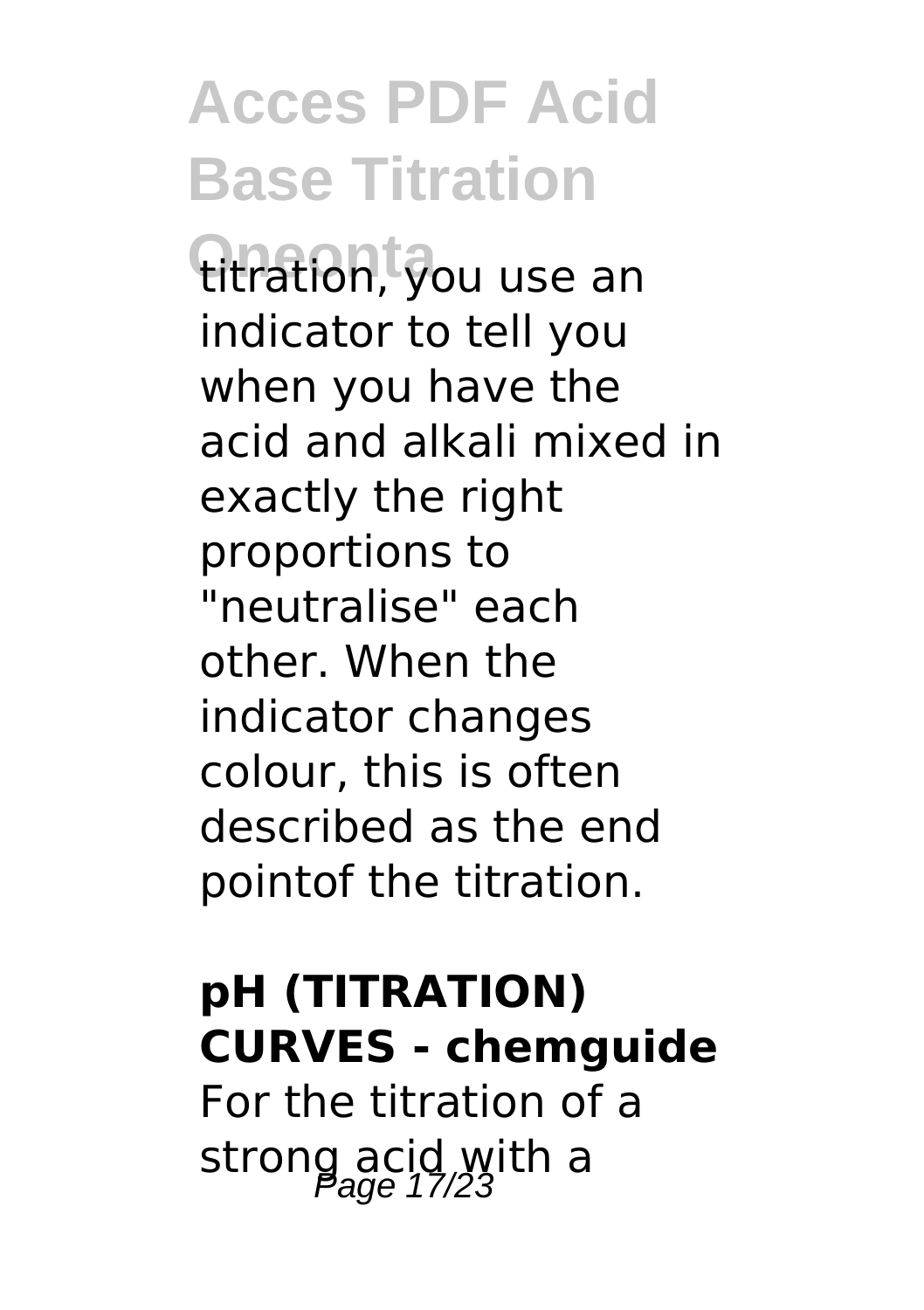strong base, the equivalence point occurs at a pH of 7.00 and the points on the titration curve can be calculated using solution stoichiometry (Table 1 and Figure 1).

#### **15.2 Acid-Base Titrations | Chemistry** Before 1800, most acid–base titrations used H 2 SO 4, HCl, or HNO 3 as acidic

titrants, and K 2 CO 3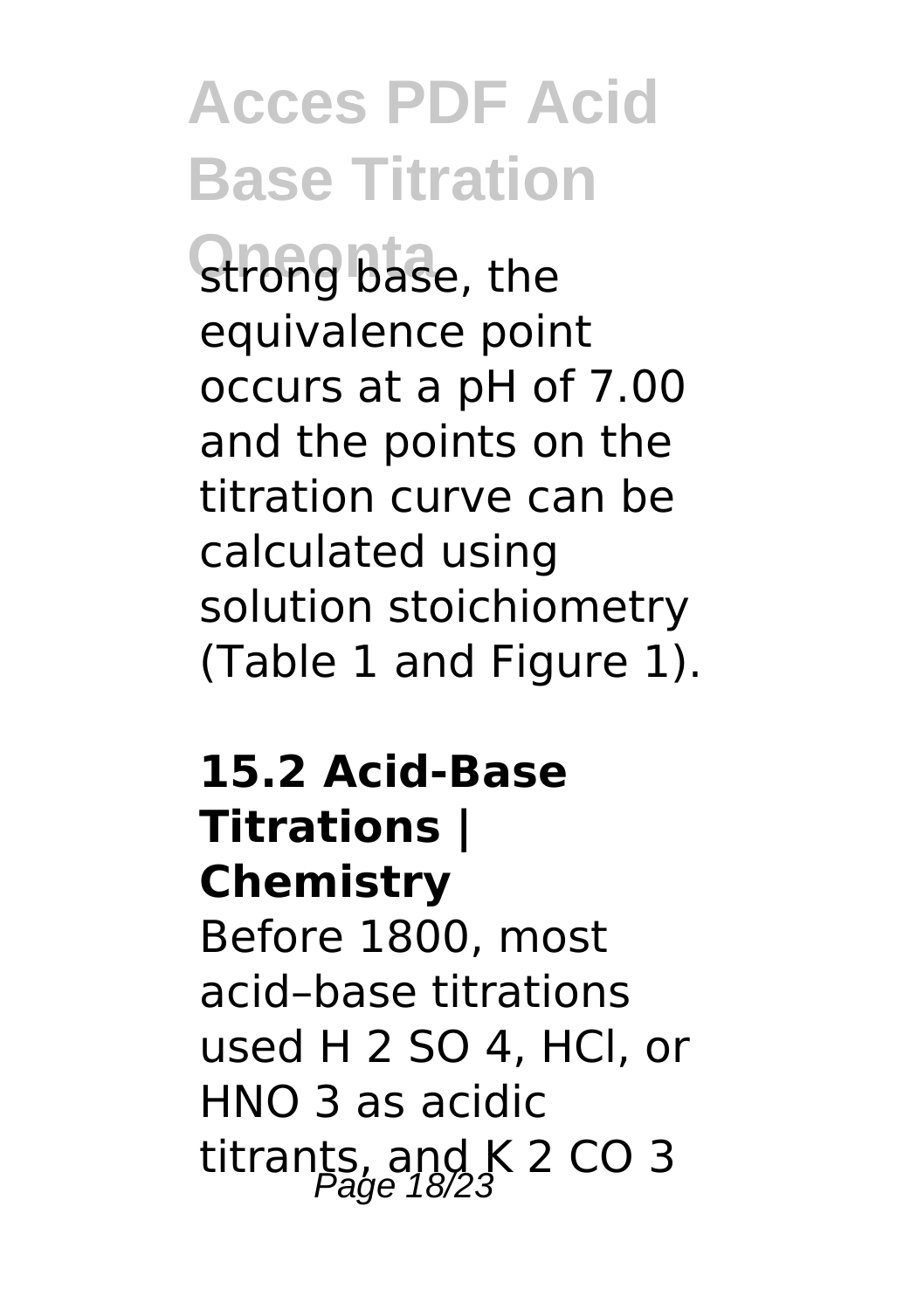**Or Na 2 CO 3 as basic** titrants. A titration's end point was determined using litmus as an indicator, which is red in acidic solutions and blue in basic solutions, or by the cessation of CO 2 effervescence when neutralizing CO 32–.

**9.2: Acid–Base Titrations - Chemistry LibreTexts** A  $1.034$  gram sample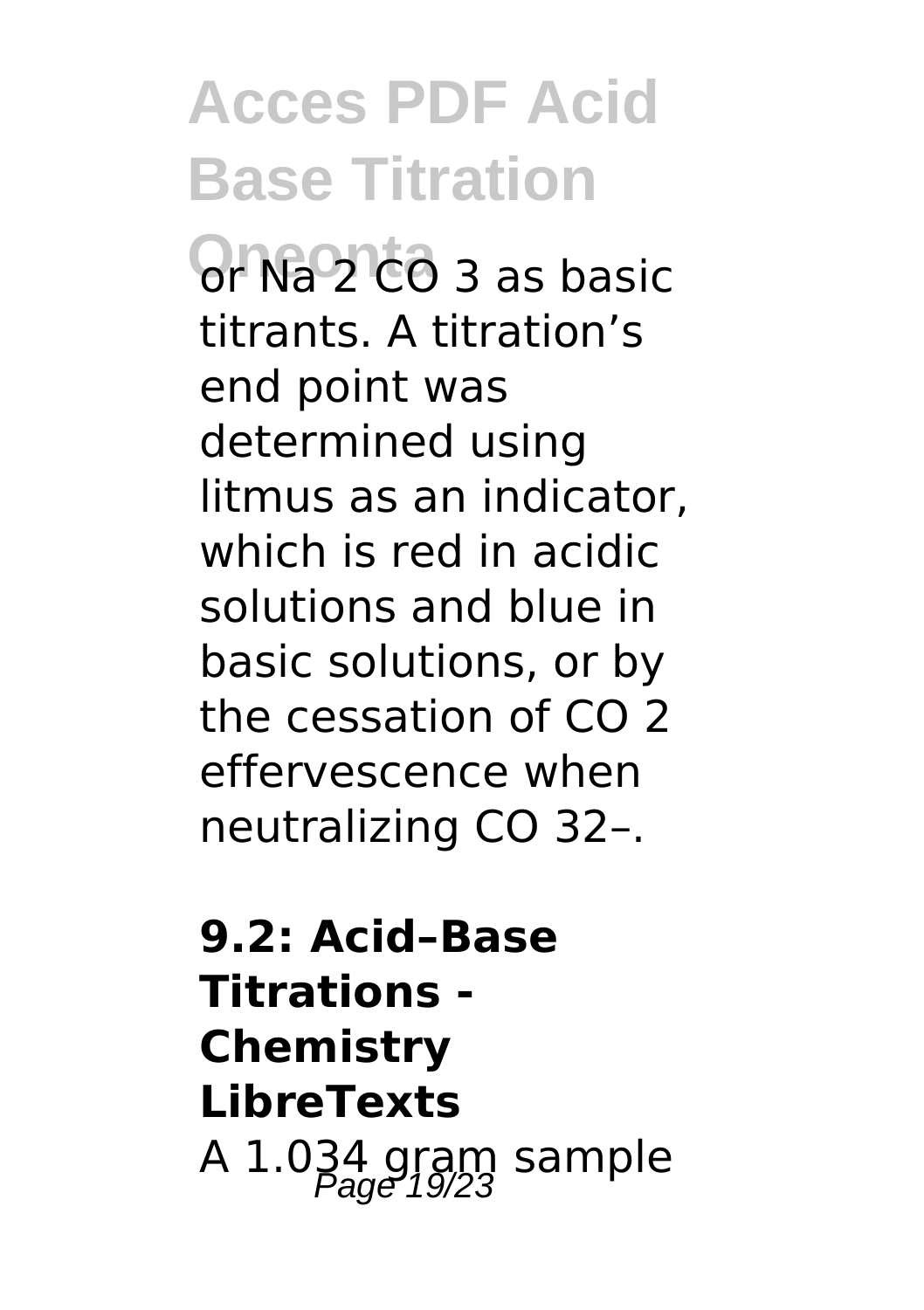of impure oxalic acid is dissolved in water and an acid-base indicator added. The sample requires 34.47 milliliters of 0.485 molar sodium hydroxide to reach the equivalence point. What is the mass of oxalic acid, and what is its mass percent in the sample?

**Acid base titration example (video) | Khan Academy**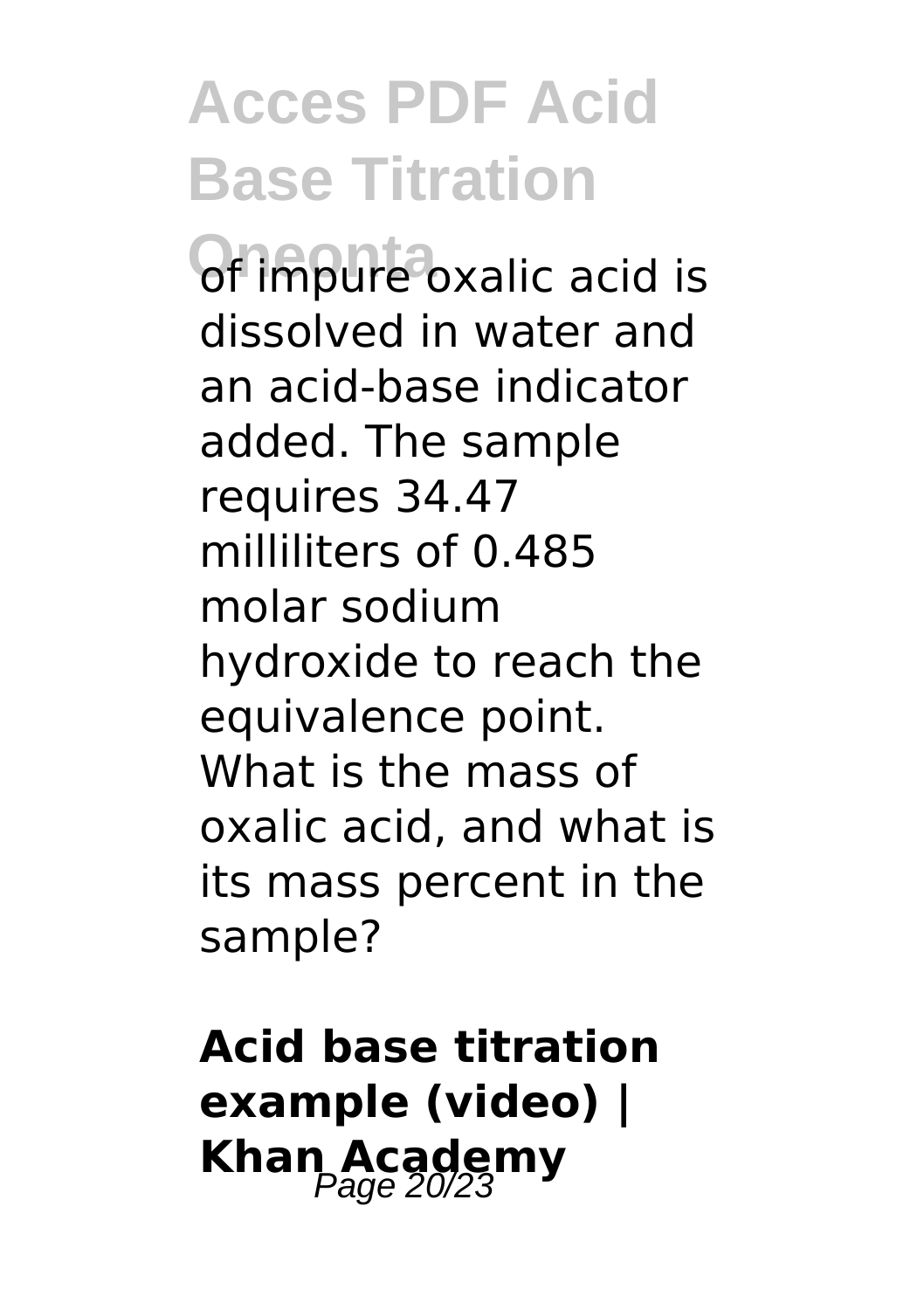**Oneonta** A titration curve is a curve in graph the xcoordinate of which represents the volume of titrant added since the beginning of the titration, and the ycoordinate of which represents the concentration of the analyte at the corresponding stage of the titration (in an acid–base titration, the y-coordinate usually represents the pH of the solution). In an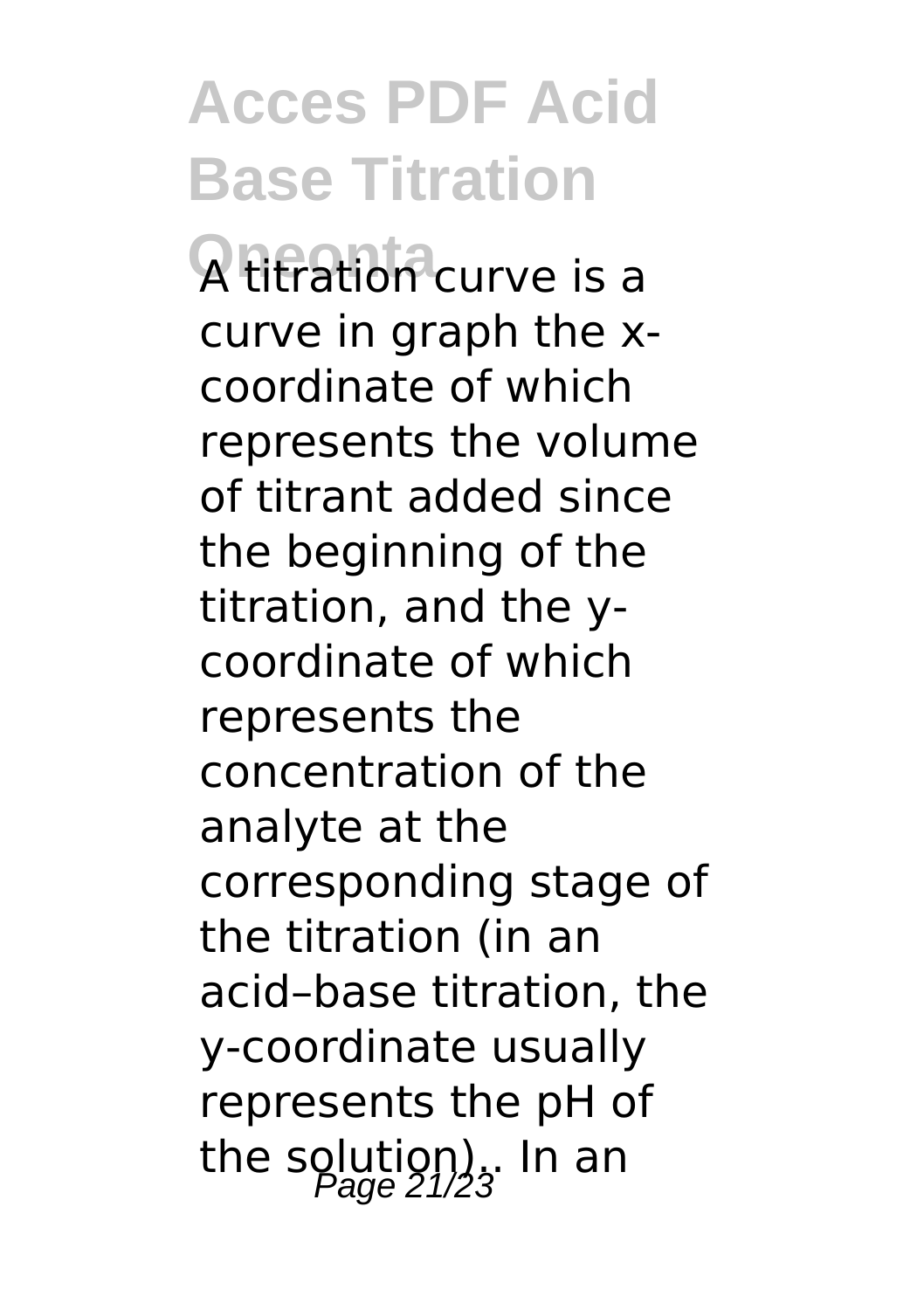acid-base titration, the titration ...

#### **Titration - Wikipedia**

Katharine Stevens Ms. Lovejoy AP Chemistry 14 June 2020 Performing an Acid Base Titration to Calculate the Ionization Constant Background Information: A strong acid dissociates or ionizes completely or almost completely in water. A weak acid on the other hand does